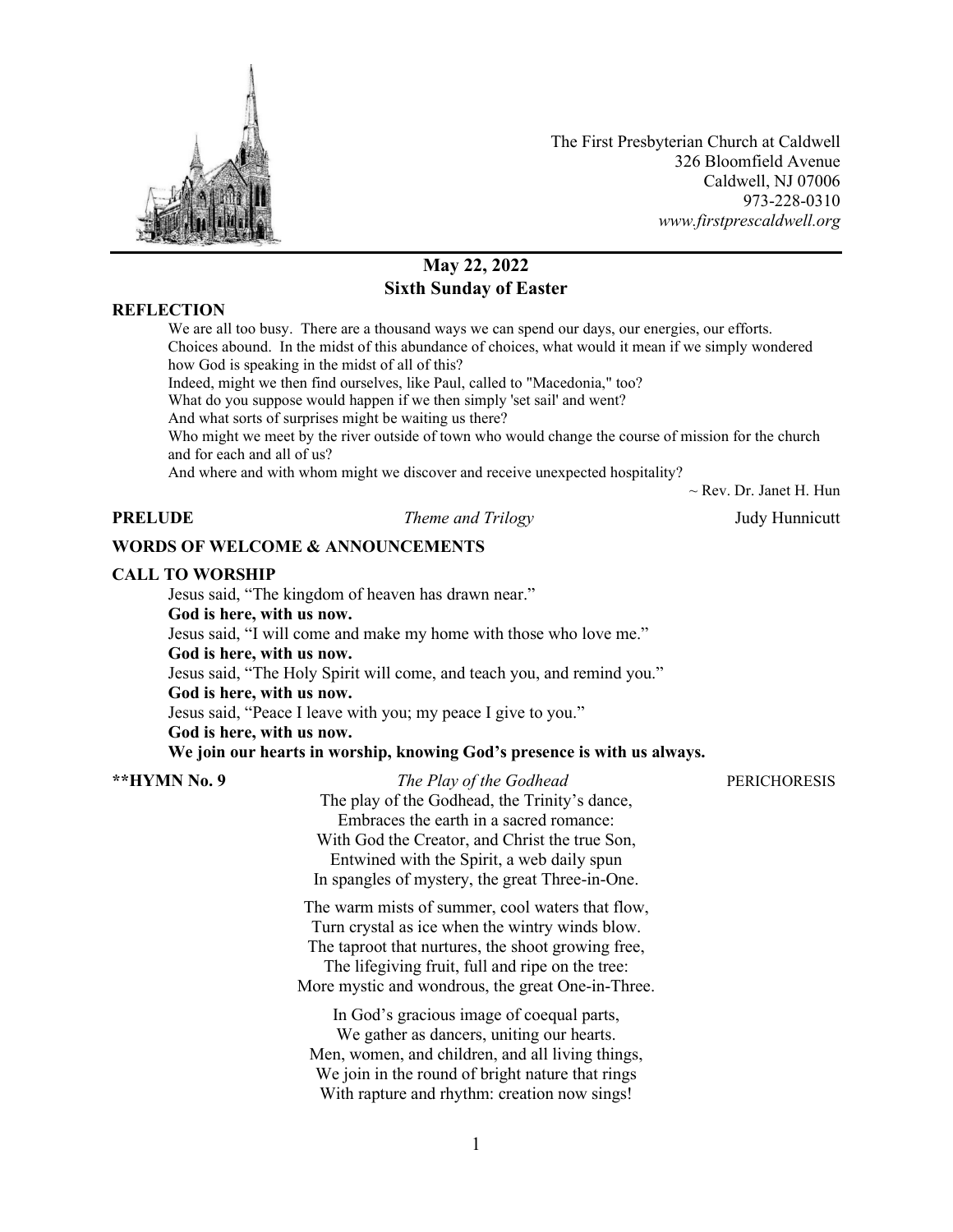#### **PRAYER OF CONFESSION** *(In Unison)*

**Because you dwell in our hearts, Eternal God, you know how the anger, the pain, the bitterness of our lives try to crowd you out. The noise of the world deafens us to that Word which can heal us. We want our children to be good, kind, and gentle to others, and then they hear us call others names, and speak of them with demeaning words. Our desire for revenge towards those who have hurt us shows that your peace, indeed, is not in us. You promise a new heaven and a new earth, so create new spirits and new lives within us, Healing God. Shattered by our sin, your heart can still heal our brokenness. Your Spirit, living deep within our souls, can teach us faithful ways. Your Word, Jesus Christ our Lord, whispers to us of your mercy, your hope, your love. Amen.**

# **ASSURANCE OF FORGIVENESS**

The Word which can transform us is not some idle gossip, but good news for us. It fills us with forgiveness, equips us for service, and sends us forth to love others as God loves us. **In our midst, the Holy Spirit teaches us all we need to know, gives us what we need in order to be faithful, and fills us with peace. Thanks be to God. Amen.**

\*\*HYMN No. 582 *Glory to God, Whose Goodness Shines on Me* **GLORY TO GOD** Glory to God, whose goodness shines on me, And to the Son, whose grace has pardoned me, And to the Spirit, whose love has set me free. As it was in the beginning, is now and ever shall be. Amen.

> World without end, without end. Amen. World without end, without end. Amen. World without end, without end. Amen. As it was in the beginning, is now and ever shall be. Amen.

### **CHILDREN'S MESSAGE**

*Children in kindergarten – 7th grade may exit the sanctuary for Sunday School*

| <b>NEW TESTAMENT LESSON</b> | Acts $15:12-22a$                                                                                                                                                               |                     |
|-----------------------------|--------------------------------------------------------------------------------------------------------------------------------------------------------------------------------|---------------------|
| <b>SPECIAL MUSIC</b>        | There Is A Balm In Gilead                                                                                                                                                      | arr. Raymond Wise   |
| <b>GOSPEL LESSON</b>        | John 16:12-15                                                                                                                                                                  |                     |
| <b>SERMON</b>               | Tunes and Improvisations                                                                                                                                                       | Rev. William Schram |
| **HYMN No. 641, St. 1, 2, 4 | When in Our Music God Is Glorified<br>When in our music God is glorified,<br>And adoration leaves no room for pride,<br>It is as though the whole creation cried:<br>Alleluia! | <b>ENGLEBERG</b>    |
|                             | How often making music, we have found<br>A new dimension in the world of sound,<br>As worship moved us to a more profound<br>Alleluia!                                         |                     |
|                             | Let every instrument be tuned for praise!<br>Let all rejoice who have a voice to raise!<br>And may God give us faith to sing always:<br>Alleluia!                              |                     |
| <b>JOYS AND CONCERNS</b>    |                                                                                                                                                                                |                     |

2